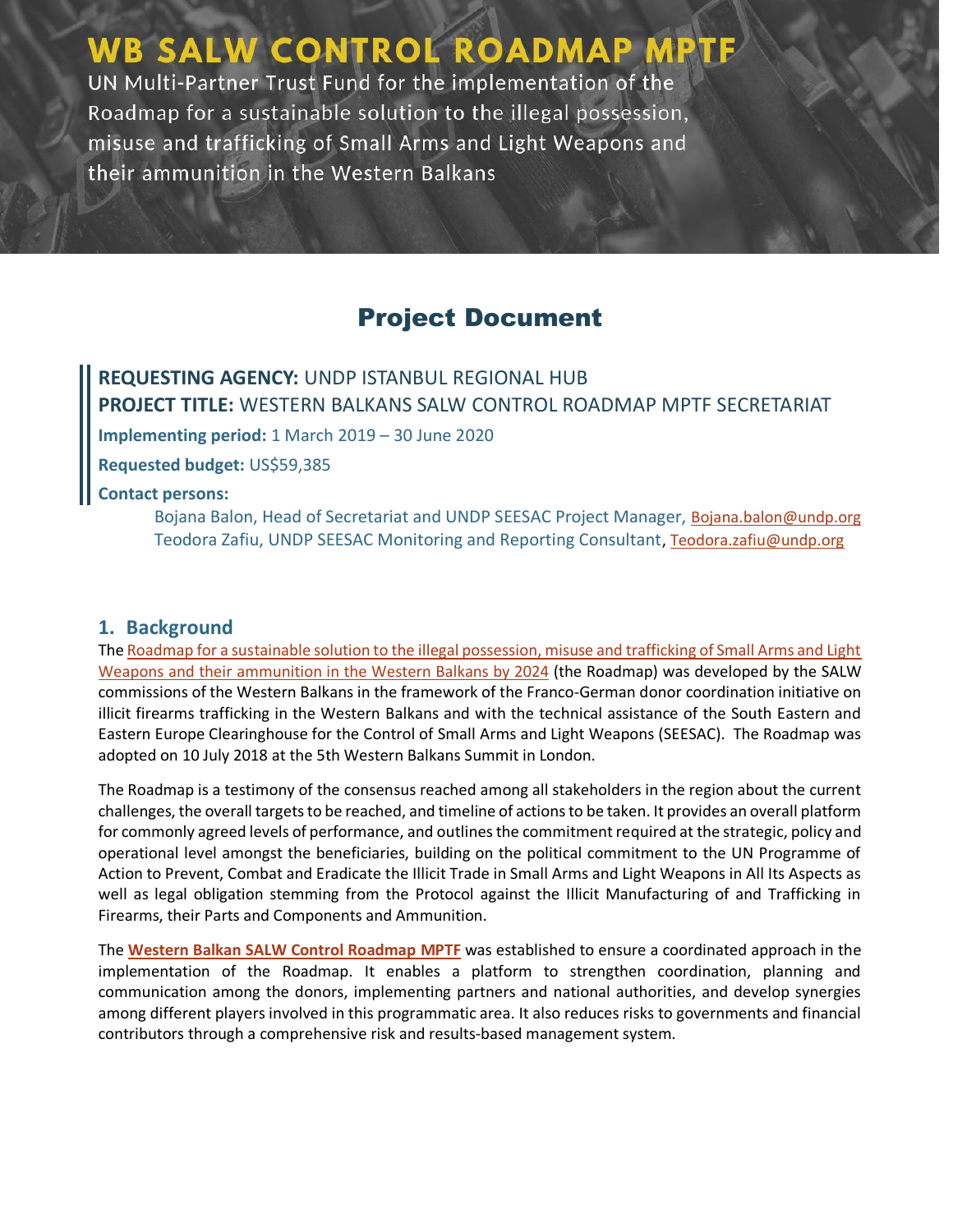The Western Balkan SALW Control Roadmap MPTF supports concrete projects and activities in the area of SALW control that contribute to the achievement of the Roadmap 7 goals and are in line with the priorities of the targeted jurisdictions.

The Governance of the Trust Fund is comprised of a Steering Committee, a Secretariat and an Administrative Agent. The **Steering Committee** consists of Representatives of the Participating Organizations (UNDP and UNODC), France, Germany and the EU (as ex-officio members), and other top 3 donors to the Trust Fund. The Steering Committee provides general oversight and exercises overall accountability of the Trust Fund, approves the strategic direction of the Trust Fund and its overall results framework, decides on the allocation of funds, and oversees the implementation of the funded projects and overall progress towards the planned results.

The **Secretariat** of the Fund is ensured by UNDP SEESAC and is responsible for the programmatic coordination and monitoring of the Fund, providing technical and management support to the Steering Committee. The Secretariat is not part of the Steering Committee and has no voting rights.

The Trust Fund is administered by the MPTF Office in its capacity as **Administrative Agent** under the passthrough management modality. The MPTF Office is responsible with setting up and administrating the Trust Fund, including receipt, administration and release of funds to Participating Organizations in accordance with decisions from the Steering Committee, and financial report consolidation.

The **Participating Organizations** are UNDP and UNODC, who have signed the Memorandum of Understanding with the MPTF Office. Each Participating UN Organization assumes full programmatic and financial accountability for the funds disbursed to it by the Administrative Agent.

#### **2. Project Objective**

The project will enable the Trust Fund's Secretariat to support the Steering Committee ensure a coordinated approach to the implementation of the Western Balkans SALW Control Roadmap MPTF and will enable a proper monitoring of the projects to be funded through this mechanism.

#### **3. Description of Activities**

As per the Trust Fund's Terms of Reference, the Secretariat is responsible to:

- i. Advise the Steering Committee on strategic priorities, programmatic and financial allocations;
- ii. Provide logistical and operational support to the Steering Committee;
- iii. Organize calls for proposals and appraisal processes;
- iv. Ensure the monitoring of the operational risks and Fund performance;
- v. Consolidate annual and final narrative reports provided by the Participating UN Organizations and share with the Steering Committee for review as well as with Administrative Agent for preparation of consolidated narrative and financial reports;
- vi. Facilitate collaboration and communication between Participating UN Organizations to ensure programmes are implemented effectively.
- vii. Liaise with the Administrative Agent on fund administration issues, including issues related to project/ fund extensions and project/fund closure.

Also, the Secretariat liaises with current and potential contributors to the Trust Fund, to ensure an optimal volume and increased predictability of resources, as well as expand the donor base to secure sustainable capitalization for the implementation of the WB SALW Control Roadmap MPTF. The Secretariat also develops offline and online communication materials to publicize the results achieved within the Trust Fund.